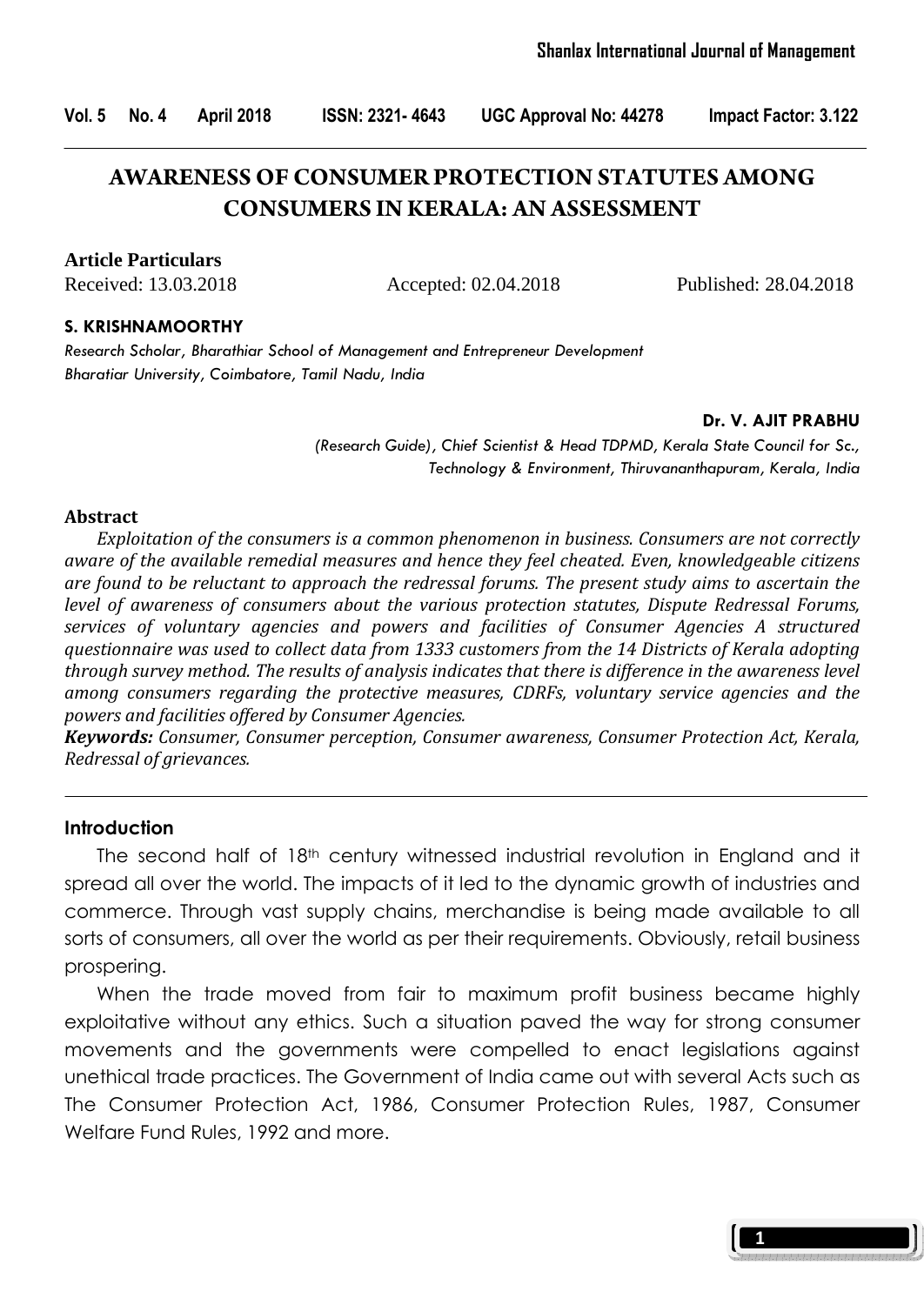The common infringements observed in business are: defects in goods and services, low weight and low quality products with high price, false advertisements, unscrupulous competition, physical injuries and mental pain, monetary loss, time loss, dissatisfaction in enjoyment and such other unfair practices.

### Statement of the Problem

 In the study, the investigator tried to ascertain to what extent the consumers in Kerala are aware of the various statutes available for their protection, especially the major provisions of the Consumer Protection Act, 1986 and procedures.

### Objectives of the Study

- 1. To ascertain the awareness level of consumers about the protection offered by various statutes, the agencies established and their functions.
- 2. To examine whether the location of residences of the consumers is correlated with their level of awareness regarding the statutes.
- 3. To elicit the opinions of the respondents' belonging to various educational categories for improving the awareness level of consumers about the statutes.

### **Hypotheses**

- 1. H0: The awareness level of protection statutes of consumers is not correlated with their place residence.
- 2. H0: There is no correlation between the level of education of the respondents and their opinions for improving the level of awareness on consumer protection statutes.

# Major Concepts

**Consumer perception:** Consumer perception is the overall impression that a consumer has regarding the worth, status and importance of a product. Consumers always rank one product with another. (www.answers.com)

**Consumer awareness:** It is a marketing term which means that the consumers are aware of the products or services, its characteristics and the other marketing P's (place to buy, price, and promotion) (wwww.businessdictionary.com).

# Review of Literature

Gnanadesigan & Sudha. (2002) opined that consumer protection is a national problem, affects every person and awareness of Consumer Protection Act, 1986 is the alternative. Rao (2002) found that, even among the urban people the Consumer Protection Act remains only as a legend, and the consumer is yet to be a king of the commercial world. Tangad & Basavaraj (2004) found that the mass media do not give importance to creating awareness among the people regarding consumer statutes and protection offered. The Comptroller and Auditor General of India (2006) highlighted that nearly 66 % of the consumers were not aware of their rights. Lokhande,

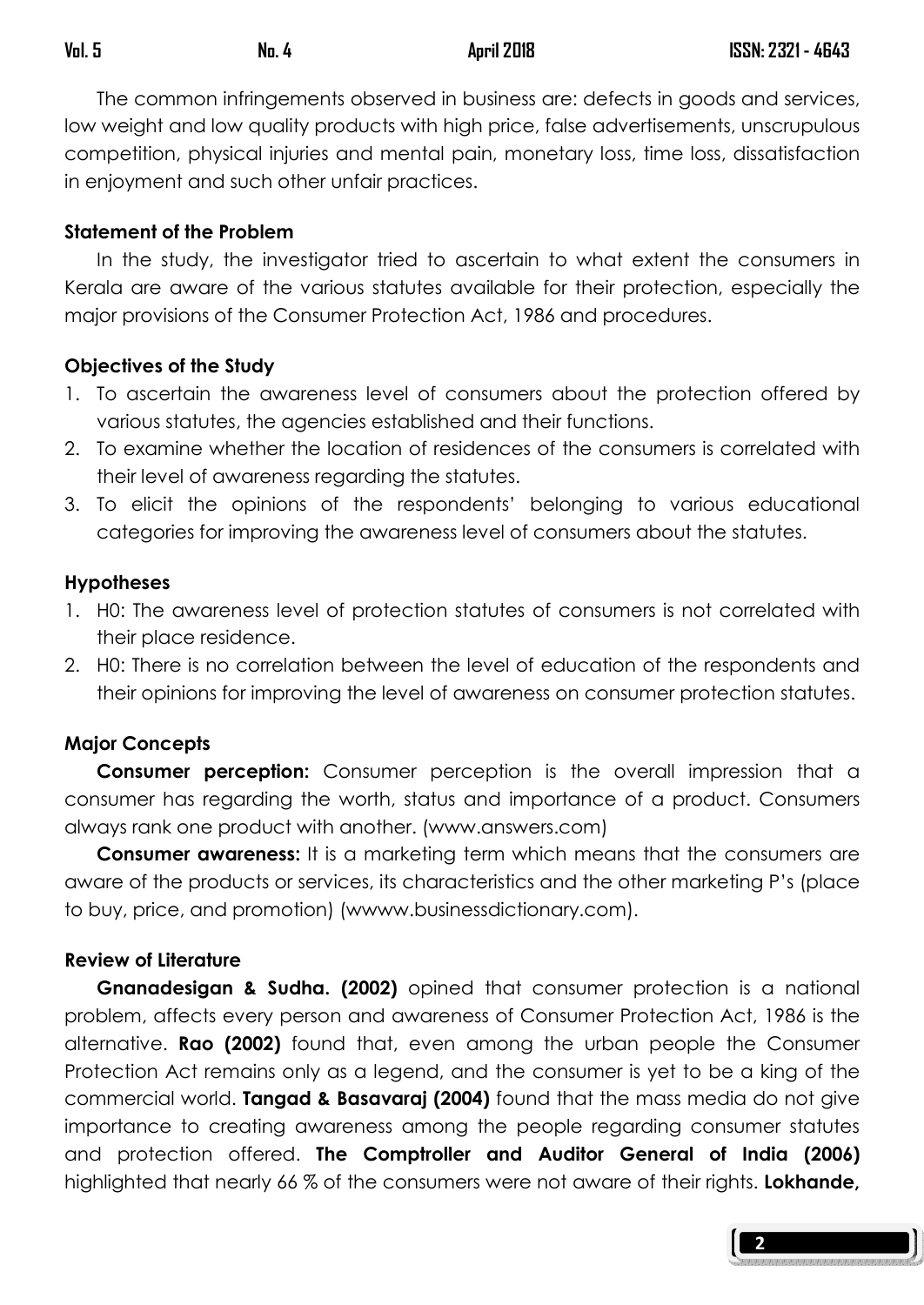(2006) found that out of ninety respondents, only 33 complained against sellers involved in unfair trade practices. 57 did not file any compliant, in spite of understanding that they were cheated because of lack of awareness of statutes.

# **Methodology**

 Facts and figures required for the study were collected through survey method. On the basis of the theoretical and the findings of an intensive pilot study, a structured questionnaire was developed and circulated among the respondents from all the 14 Districts of the State. Simple random sampling design was adopted. From among the filled up questionnaires, after editing, 1333 questionnaires were selected.

# Analysis of Data

The demographic variables such as education and location of the residence have been considered as independent variables.

# Statistical tools

 The non- parametric tests such as One - Way ANOVA and Kruskal Wallis Test were applied.

### **Analysis**

 It is observed that all the respondents considered for the study (1333) are of the opinion that they have faced problem in one way or other when they purchase goods and services.

 Awareness of consumer protection statutes (AOS), details of Consumer Dispute Redressal Forums (CDRFs), knowledge about voluntary service agencies (VSA) and knowledge about the capacity and facilities of consumer agencies (CA) are highly necessary for the healthy consumer world. There may be difference in knowledge about the above said elements. In order to ascertain the differences in the opinions of the customers with reference to their place of residence, One way ANOVA test was done.

| <b>Division</b> | N    |                | AOS     | <b>CDRF</b> | <b>VSAs</b> | CAs     |
|-----------------|------|----------------|---------|-------------|-------------|---------|
| Panchayat       | 1043 | Mean           | 3.7004  | 3.7095      | 3.7392      | 3.7756  |
|                 |      | Std. Deviation | .20584  | 1.20339     | 1.18231     | 1.15394 |
|                 |      | Mean           | 3.3913  | 3.3913      | 3.3986      | 3.4058  |
| Taluk           | 138  | Std. Deviation | 1.35859 | 1.35859     | 1.35377     | 1.35430 |
|                 |      | Mean           | 3.3618  | 3.3913      | 3.3618      | 3.3618  |
| Corporation     | 152  | Std. Deviation | 1.33496 | 1.33496     | 1.33496     | 1.33496 |
| Total           |      | Mean           | 3.6298  | 3.6369      | 3.6609      | 3.6902  |
|                 | 1333 | Std. Deviation | .24392  | 1.24247     | 1.22727     | 1.20778 |

# \Table 1 Mean Scores of awareness of Consumers with location

Source: Primary Data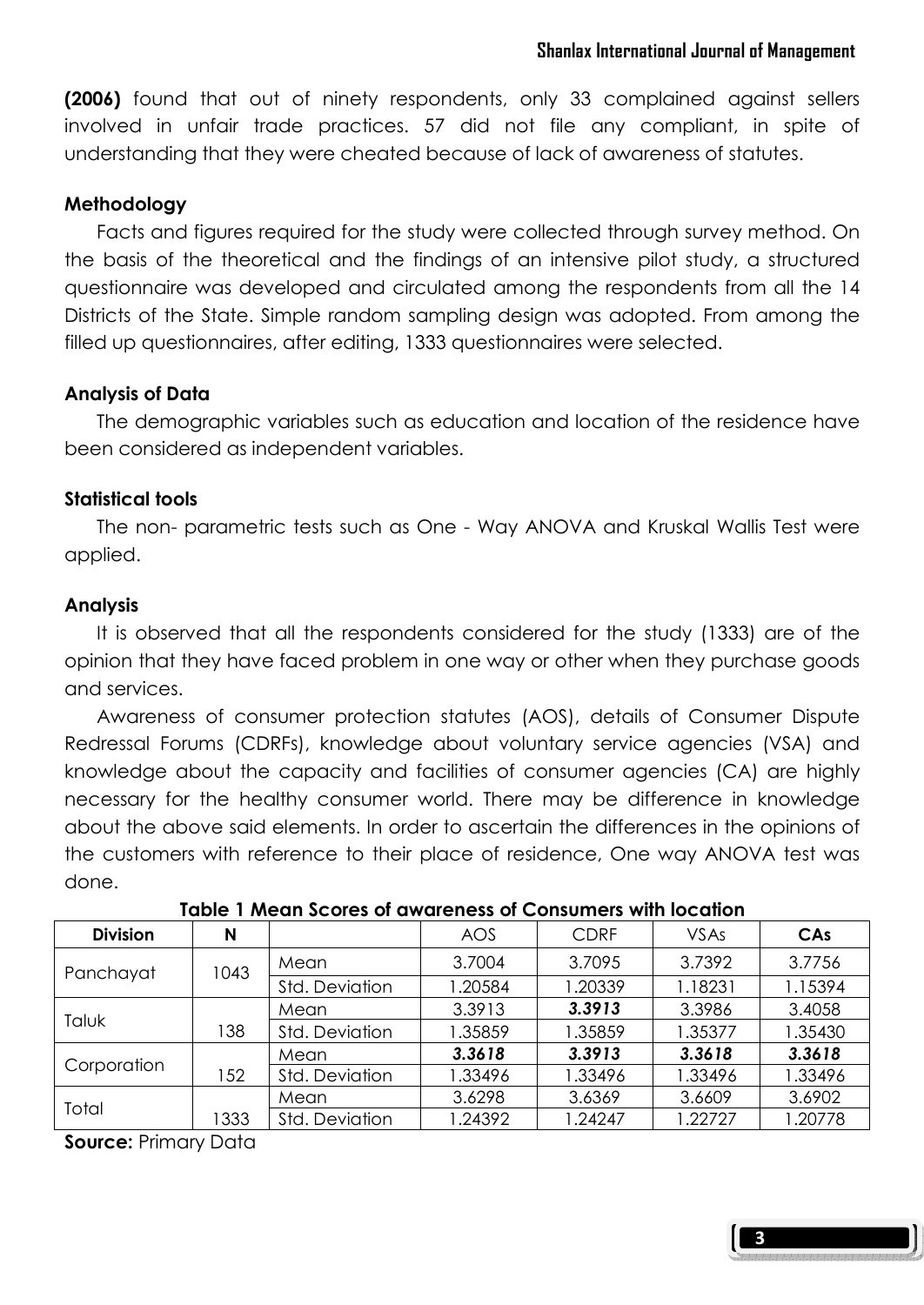# The Hypothesis is Stated as

 H0: The awareness level of protection statutes of consumers is not correlated with their place of residence.

The result of the test presented in the following Table.2

| Tuble 2 Level of Consumers' awareness |                                       |                          |                |                |        |          |
|---------------------------------------|---------------------------------------|--------------------------|----------------|----------------|--------|----------|
| <b>Division</b>                       |                                       | Sum of<br><b>Squares</b> | Df             | Mean<br>Square | F      | Sig      |
| Awareness of<br>consumer              | <b>Between</b><br>Groups<br>combined) | 23.960                   | $\overline{2}$ | 11.980         | 7.822  | $0.000*$ |
| protection                            | <b>Within Groups</b>                  | 2037.088                 | 1330           | 1.532          |        |          |
| statutes                              | Total                                 | 2061.048                 | 1332           |                |        |          |
| Awareness of                          | <b>Between</b><br>Groups<br>combined) | 25.320                   | $\overline{2}$ | 12.660         | 8.291  | $0.000*$ |
| <b>CDRF</b>                           | <b>Within Groups</b>                  | 2030.944                 | 1330           | 1.527          |        |          |
|                                       | Total                                 | 2056.264                 | 1332           |                |        |          |
| Awareness of<br><b>VSA</b>            | <b>Between</b><br>Groups<br>combined) | 29.489                   | $\overline{2}$ | 14.745         | 9.920  | $0.000*$ |
|                                       | <b>Within Groups</b>                  | 1976.745                 | 1330           | 1.486          |        |          |
|                                       | <b>Total</b>                          | 2006.234                 | 1332           |                |        |          |
| Awareness of<br>CA                    | Between<br>Groups<br>(combined)       | 35.166                   | $\overline{2}$ | 17.583         | 12.257 | $0.000*$ |
|                                       | <b>Within Groups</b>                  | 1907.875                 | 1330           | 1.434          |        |          |
|                                       | Total                                 | 1943.041                 | 1332           |                |        |          |

| <b>Table 2 Level of Consumers' awareness</b> |  |
|----------------------------------------------|--|
|----------------------------------------------|--|

Source: Primary Data.

# \*Significant at 5 percent level of significance

The result of One way ANOVA proves that the F values are 7.822, 8.291, 9.920 and 12.257 respectively, which are significant at 5 per cent level ( $p$ <0.05). Hence, the null hypothesis is rejected and indicates that there is difference in AOS, CDRAs, VSAs and CAs.To conclude, on the basis of place of residence the level of awareness of the above said elements vary. Among them, the consumers belonging to municipal corporation area have high difference in AOS, CDRFs, VSAs and powers and facilities of CAs than the area of panchayat and taluk (mean score 3.3618). Consumers belonging to Taluk area have better awareness of details of CDRFs than the consumers of Panchayat area (mean score- 3.3913). The respondents from panchayat area are in low level of awareness in all the four elements.

 The investigation leads what is the alternative to improve AOS, CDRAs, VSAs and CAs. Questions have been asked to consumers regarding their opinions such as: consumer education to all (CEA), consumer awareness advertisements (CAT),

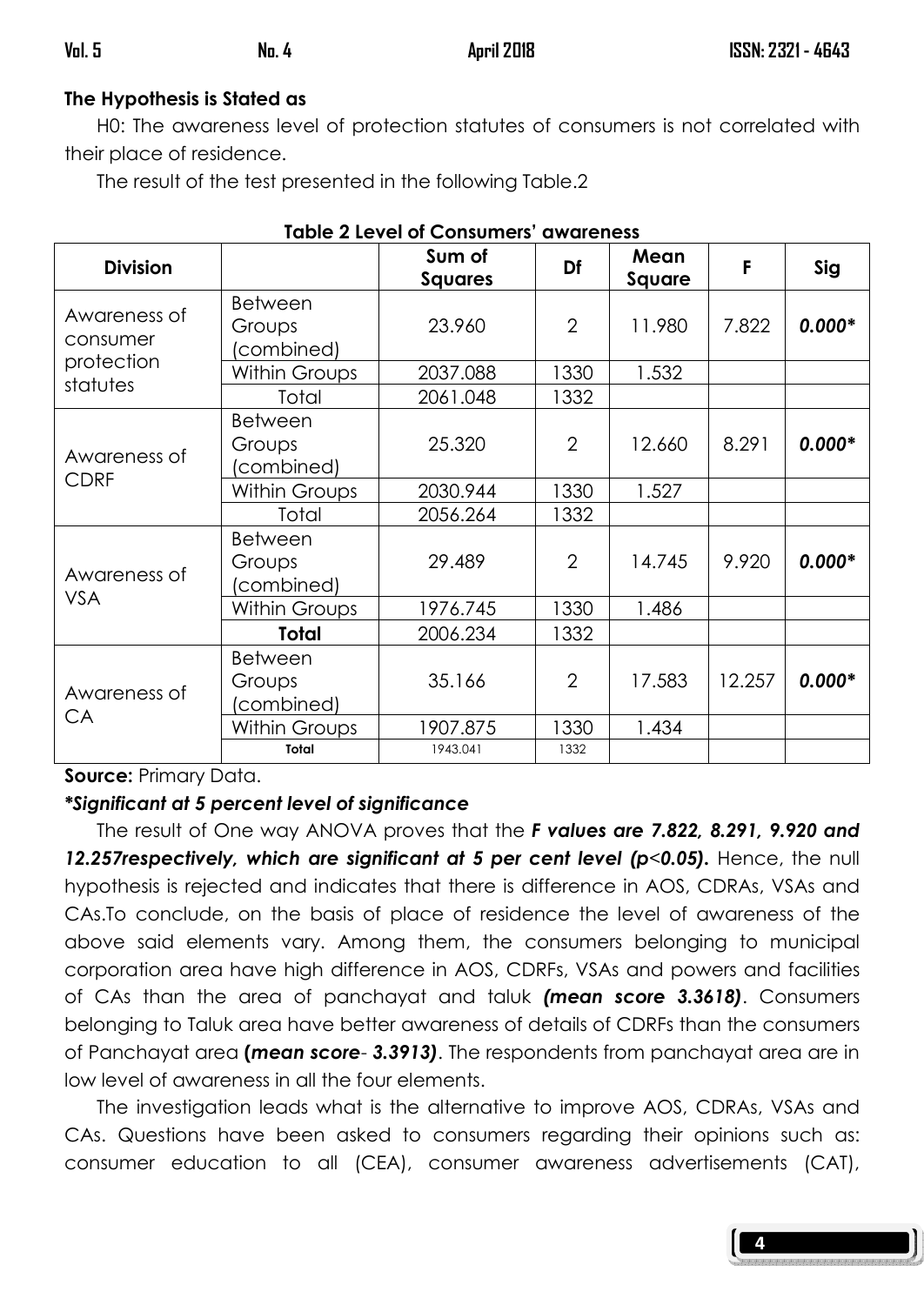consumer seminars (CS), consumer adalats (CAL, consumer protection camps (CPC), consumer meetings (CM), consumer fests (CF), consumer education at schools (CES) and consumer education at colleges(CEC) and ranked in priority by using appropriate statistical tools. The collected information has been analyzed by Kruskal – Wallis Test. The hypothesis is:

 H0: There is no correlation between the level of education of the respondents and their opinions for improving the level of awareness on consumer protection statutes.

The result of Kruskal Wallis Test is exhibited in the Table.3

| <b>Educational Qualification</b>        | $UP -$<br>S.S.L.C | $+2/$<br><b>PDC</b> | <b>Degree</b> | <b>PG</b> | <b>Others</b> |
|-----------------------------------------|-------------------|---------------------|---------------|-----------|---------------|
| $N - 1333$                              | 484               | 216                 | 345           | 218       | 70            |
| Consumer education to all (CEA)         | 668.42            | 698.74              | 662.70        | 621.49    | 722.12        |
| Consumer advertisements (CAT)           | 639.85            | 587.52              | 660.44        | 777.39    | 788.54        |
| Consumer seminars (CS)                  | 657.14            | 630.51              | 698.49        | 671.11    | 679.79        |
| Consumer Adalat (CAL)                   | 669.77            | 559.69              | 709.19        | 668.90    | 765.11        |
| Consumer protection Camp (CPC)          | 649.22            | 570.08              | 677.98        | 770.51    | 712.53        |
| Consumer meetings (CM)                  | 690.13            | 607.73              | 672.32        | 699.37    | 562.95        |
| Consumer fests (CF)                     | 751.63            | 586.05              | 646.93        | 611.02    | 596.62        |
| Consumer educations at Schools<br>(CES) | 709.95            | 621.80              | 688.45        | 583.75    | 663.00        |
| Consumer education at Colleges<br>(CEC) | 639.78            | 774.01              | 644.10        | 648.62    | 695.06        |

Table 3 Mean Ranks of opinion to improve AOS, CDRAs, VSAs and CAs. With educational qualification

Source: Primary Data.

#### Table 4 Kruskal Wallis Test

|           | <b>CEA</b> | <b>CAT</b> | $\mathsf{CS}\phantom{0}$ | <b>CAL</b> | <b>CPC</b> | <b>CM</b> | СF     | <b>CES</b> | CEC   |
|-----------|------------|------------|--------------------------|------------|------------|-----------|--------|------------|-------|
| Chi-      | 7.661      | 43.07      | 5.023                    | 27.039     | 33.412     | 14.45     | 43.358 | 21.502     | 22.21 |
| Square    |            |            |                          |            |            |           |        |            |       |
| Df        |            |            |                          |            |            |           |        |            |       |
| Asymp.Sig | 0.105      | 0.000      | 0.285                    | 0.000      | 0.000      | 0.000     | 0.000  | 0.000      | 0.000 |

# Grouping variable: Education

\*Significant at 5 per cent level of significance

# Source: Primary Data

 Respondents having formal education up to SSLC opined that consumer education should be given in colleges (CEC) (mean score 639.78). The respondents in the category of +2/ PDC suggested Consumer Adalat (mean score 559.69). Those in the degree category gives more preference to consumer education at college level (mean score is 644.10). Consumers in the PG and other categories preferred consumer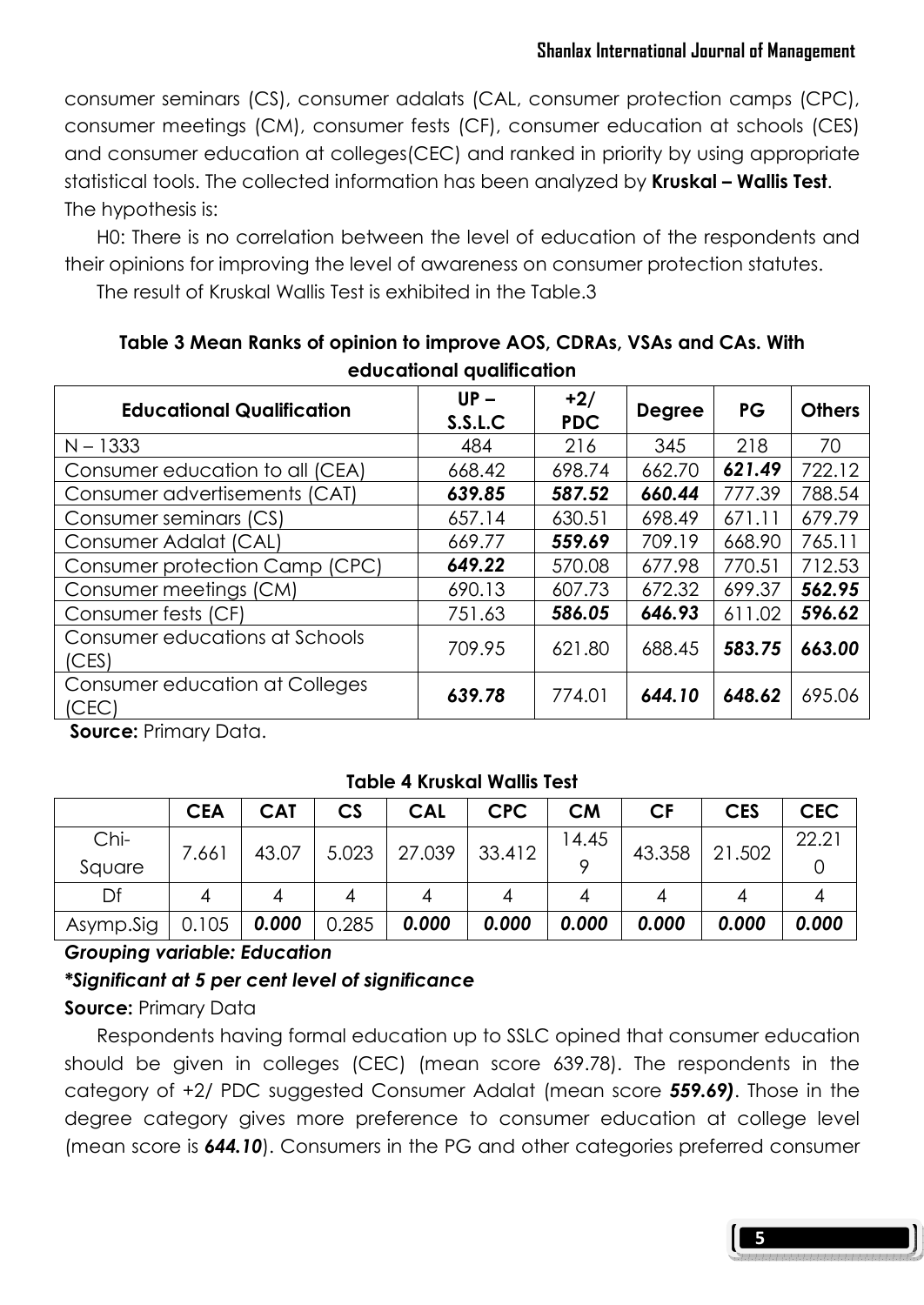education to all (mean score 621.49) and consumer meetings (mean score 562.95) respectively.

 The null hypotheses regarding consumer education to all and consumer seminars, are accepted as their  $p$  values are seen to be 0.105 and 0.285 ( $p$ >0.05) respectively. But the null hypotheses for consumer advertisement, Consumer Adalats, consumer protection camps, consumer meetings, consumer fests, consumer education at schools and consumer education at college are rejected as their **p values are 0.000 respectively where (p < 0.05)**. It proves that the opinion for imparting consumer education of respondents belonging to different educational category vary significantly.

# Findings and recommendations

- 1. On the basis of their place of residence, the consumers have difference in the level of awareness regarding the protective statues, functions of CDRFs and the services offered by the voluntary agencies.
- 2. In respect of knowledge about the functions of CDRFs, respondents of municipal corporations and Taluks are better than the respondents of panchayats
- 3. The respondents belonging to corporation area have better awareness than the respondents of taluk and panchayat area about the consumer protection law.
- 4. The respondents from panchayat areas are in low level of awareness regarding consumer protection statutes, details of CDRFs, VSAs and power and facilities offered by CAs.
- 5. As per the educational qualifications of the respondents, it is found that there is difference of opinion regarding how to improve the AOS, CDRFs, VSAs and CAs
- 6. The Kruskal Walli Test to assess the difference of opinions among the respondents to improve the knowledge about AOS, CDRFs, VSAs and CAs proved that there is difference of opinion on consumer advertisement, Consumer Adulates, consumer protection camps, consumer meetings, consumer fests, consumer education at schools and consumer education at colleges except consumer education to all and consumer seminars.
- 7. The respondents are aware of the need for educating the consumers their rights as well as the services offered by the Redressal Forums in case they are cheated.
- 8. The awareness could be generated at the schools, colleges and through adalats and meetings not only for students but also for others.

# Suggestions

1. The government should take necessary steps to impart consumer education from school level and upwards as a compulsory subject of their curriculum. In fact every citizen is to be properly oriented on their rights as consumers